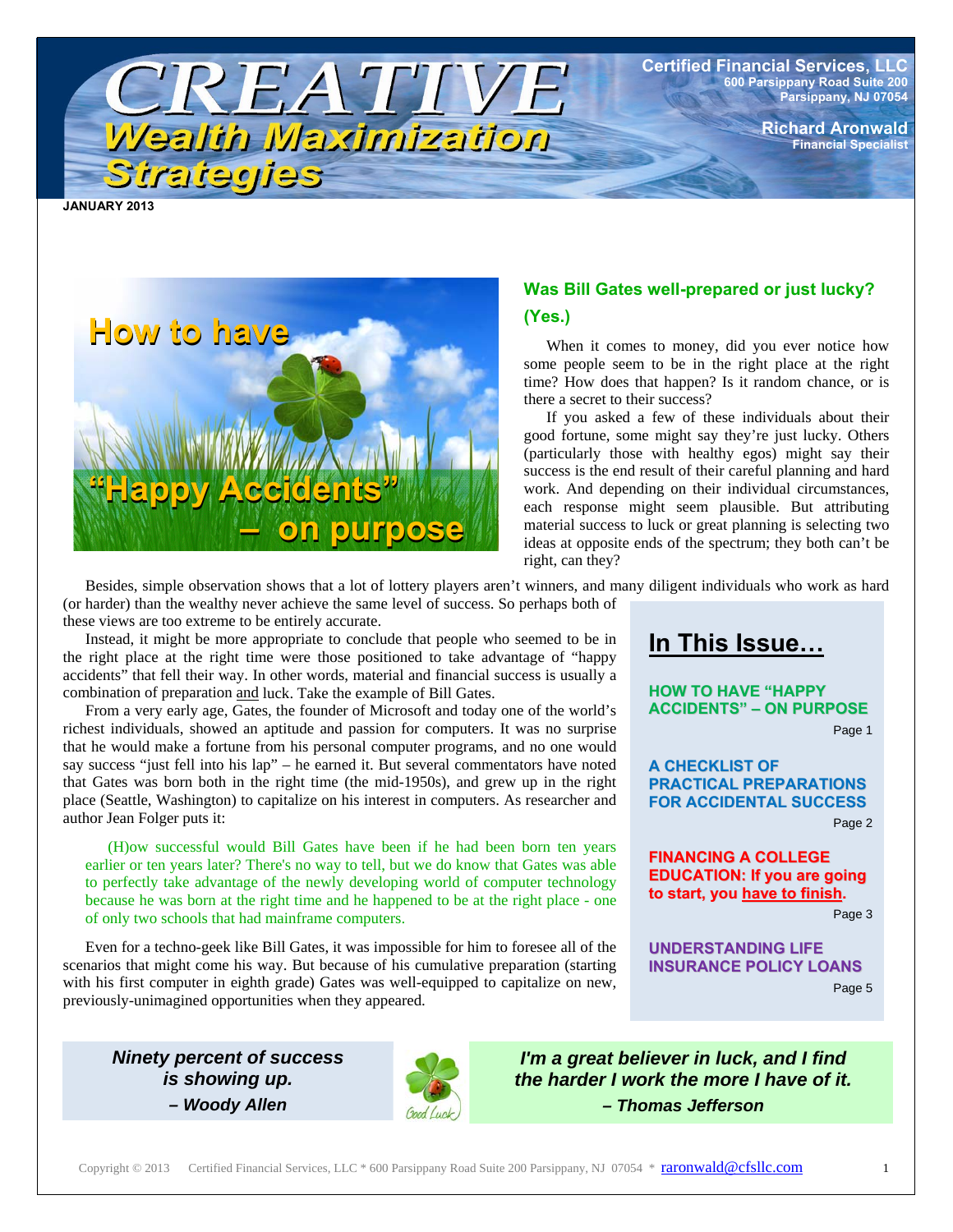Effective financial plans follow this same arc: it is impossible to guarantee a specific financial outcome, even with the most detailed planning and hard work, because there will always be unknowable future events that will radically impact even the best strategies. **However, it is possible to develop a financial preparedness model so that, if and when opportunities appear, you can take advantage of them.** In other words, you can work at getting lucky.

#### **Probability ≠** *(does not equal)* **Inevitability: The False Premise of Many "Planning" Paradigms**

This idea, that financial success is often achieved by preparing for opportunities that cannot be seen in advance, can create psychological tension. Most of us like certainty and the sense of control that comes with it. The idea of

planning for things that may or may not occur can register as counter-intuitive – honestly, how do you plan for something you can't plan for?

Given this tension, it's natural to wonder if there isn't a better way, a process by which to guarantee results and eliminate uncertainty. Quite often, this desire for better "success methods" in the financial realm leads to historical analyses and statistical probability models.

- Looking for the best career path? Read
- a report on which fields anticipate high demand in the coming years.
- Want to live in the best neighborhoods for raising kids? Yep, there are statistical surveys for that.
- Need to know your "number" for retirement? A computer program can calculate it.
- Looking for the best investments? Hoo boy! Do we have numbers! And pie charts! And allocation models!

Embedded in all of these analyses is an underlying idea that if you arrange enough probabilities in your favor, success is inevitable. But there are two problems with probability models: First, **for statistics to be useful, they require interpretation**. Where one expert sees a correlation between two events, another may only see a coincidence; the same set of facts can support vastly different conclusions. It's like saying success is luck or preparation: who has the right model to interpret the facts?

Second, and perhaps most important, all of these probability studies are **based on the past**. While history may occasionally repeat itself, history also shows that new and unforeseen events often play

a much larger role in



determining your outcomes than what was expected to occur. Looking to the past to predict the future is like trying to drive a car by looking in the rearview mirror. Even if the view is perfect, it's still looking in the wrong direction.

**Flexibility may be a key asset to turning unforeseen events into "happy accidents."** 



#### **Flexible Plans = Opportunities for "Happy Accidents"**

The inherent weakness of plans based on historical probabilities does not mean all planning is futile. Rather, it suggests different perspectives might yield better results. For example, instead of expending time and energy trying to anticipate future events, it might be more productive to **develop action plans that allow you to respond to opportunities as they occur.** 

From this perspective, the Woody Allen comment – "Ninety percent of success is showing up," – rings true in the realm of personal finance. A lot of people miss opportunities for financial progress because they simply can't "show up." For example, they don't have the cash flow or cash reserves

> to take advantage of a great deal. Or they don't have the time to acquire a new skill, or start a business. In fact, opportunities often find them completely unprepared.

> "But how could I have known?" they say. "Ten years ago, who could have anticipated the world would be like this?"

> And that's precisely the point. Since you can't know what the future will look like, why make financial decisions that eliminate choices or lock you into plans that restrict your ability to make changes in the future?

You may not be able to quantify it with

a number, but having the flexibility to respond to a variety of financial opportunities – including those you can't even imagine today – is an extremely valuable asset. In fact, it may be a key asset in turning unforeseen events into "happy accidents."

Believing that meticulous analysis of past performance can ensure the future is an illusion. In contrast, basic principles of financial preparedness – which don't try to predict the future – are better suited to long-term success. Because you never know what might come your way.

#### **Are your financial affairs prepared for "happy accidents"?**

\_\_\_\_\_\_\_\_\_\_\_\_\_\_\_\_\_\_\_\_\_\_\_\_\_\_\_\_\_\_\_\_\_\_\_\_\_\_\_\_\_\_\_\_\_

## **A Checklist of Practical Preparations for Accidental Success**

The following checklist offers

some practical applications of financial principles that will make you well-positioned to respond to unforeseen future events.

**Cash reserves.** Safe, liquid cash doesn't get feature articles in financial publications, and no one eagerly awaits quarterly performance reports on savings accounts or life insurance cash values. But for those who want to be ready for "happy accidents," nothing has all-purpose financial utility like cash reserves.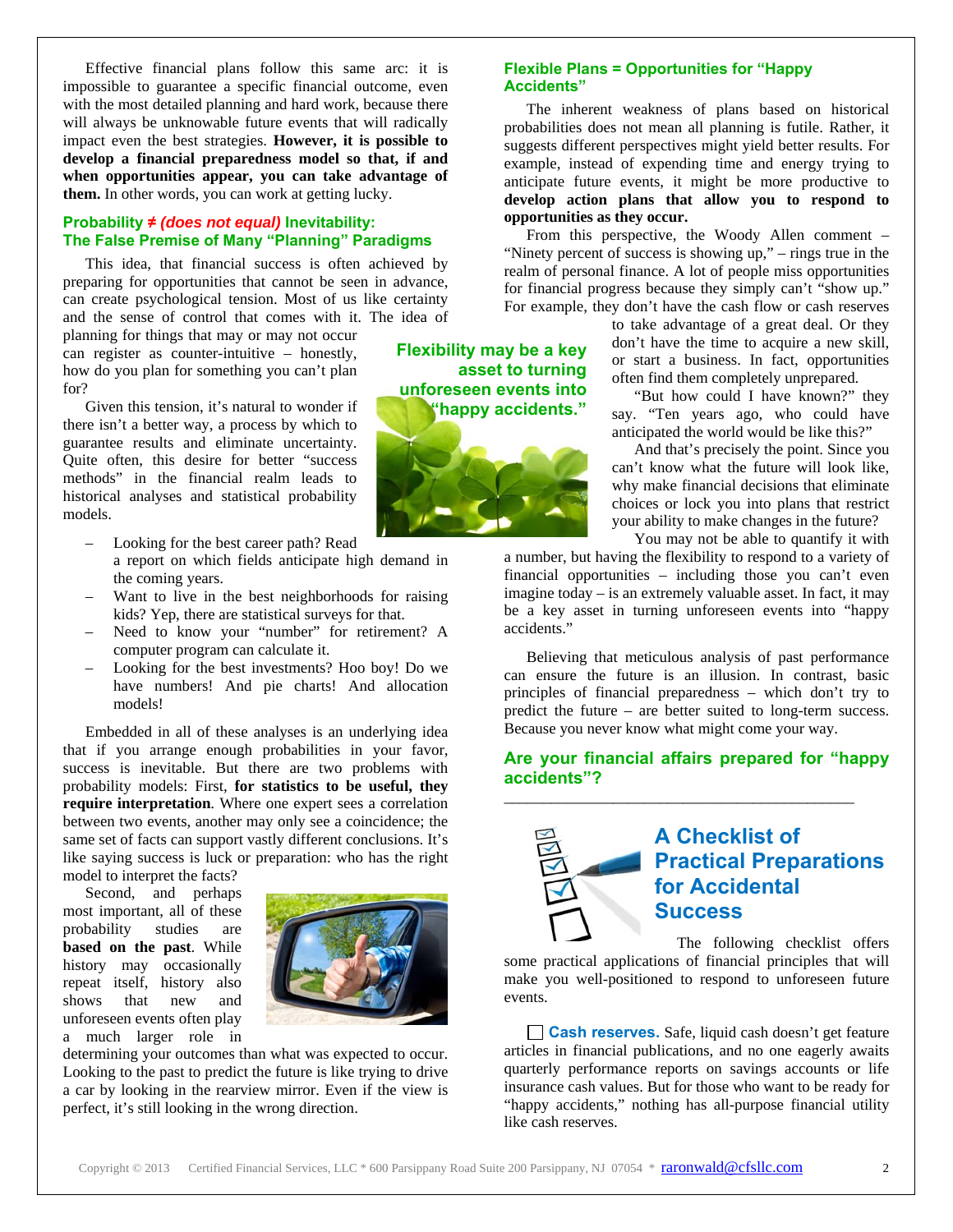In the happy accident paradigm, cash reserves serve two purposes: (1) They are a buffer against negative financial events, like a health issue or job loss; (2) Having cash reserves means other assets will not have to be liquidated, and long-term plans already in place can continue. Cash reserves also make it possible to "show up" for those unforeseen opportunities, such as bidding on distressed assets at auction, making a down payment on a property, or paying the tuition for a new license or professional designation.

In hindsight, some might say "Well, I would have been better off putting that money in the stock market instead of earning a paltry interest rate just to have the cash available." True, but that's a backward-looking perspective. A healthy cash reserve prepares you to enjoy happy accidents. And the return from just one great opportunity can make all those hindsight discussions irrelevant.

**Personalized benefits plan.** Ever heard someone say, "I'd like to make a change, but I can't afford to give up the benefits?" This comment might apply to group benefits available through an employer, particularly health insurance. Group benefits are typically affordable, easy to acquire, and easy to pay for. Unfortunately, most of these benefits are not portable. If you terminate employment, the benefits also terminate.

If you are looking to increase your income and advance your career, you don't want your opportunities restricted because of the lack of a personally-owned, portable benefits package. At a minimum, this means individual life insurance and disability income replacement policies, and perhaps professional liability insurance as well. Since individual policies often entail more rigorous underwriting, the prudent move is to obtain coverage while you are insurable, instead of waiting until an opportunity – like self-employment – makes it a necessity.

**Balanced long-term wealth accumulation.** The impact of new tax rules on investor behavior will not be fully evident for awhile, but being prepared for possible happy accidents requires thoughtful consideration of allocations to qualified retirement accounts. Qualified accounts have measurable up-front tax advantages, but also impose restrictions and tax penalties on early distributions. In contrast, non-qualified accounts have greater liquidity, often accompanied by ongoing "carry costs" of dividends and/or capital gains. How do you determine your appropriate allocations to these different accounts?

Your answer should reflect an appreciation for financial flexibility. If a business opportunity requires a sizable down payment, where will you get the funds? Preparing for happy accidents *challenges* the frequently-heard recommendation to "maximize retirement account contributions," because an over-emphasis on retirement accounts may limit other options.

**Manageable debt.** Borrowing is an exchange of the future for the present; in order to have something today, you are committing a portion of future income. Often, these transactions make sense. But even if you can afford the ongoing payments, too much debt can take away from future

opportunities. Paying down debt may not always increase wealth accumulation, but it does buy back your ability to take advantage of the future.

For many individuals, their biggest debt issue is their mortgage. As the residential real estate market has tanked, many homeowners are underwater; they owe more than the current market values of their homes. This situation makes it difficult for homeowners to relocate. A job change could force some tough no-win decisions, like carrying the cost of two homes, becoming a landlord, petitioning for a short sale, or, in extreme circumstances, walking away from the property and absorbing the fallout of a ruined credit score.

There are no hard-and-fast numbers to attach to this checklist. Some ratios or percentages may serve as guidelines, but each individual's situation is unique. However, empirical evidence suggests most Americans, even high earners, are under-funded, under-insured and carry too much debt. These weaknesses may not be financially crippling, but they certainly preclude many from exploring career and financial opportunities beyond their current employment and retirement plans.

#### **Want to beef up your ability to encounter happy accidents?**

**Meet with the financial professionals who can match practical actions to these principles.** 

\_\_\_\_\_\_\_\_\_\_\_\_\_\_\_\_\_\_\_\_\_\_\_\_\_\_\_\_\_\_\_\_\_\_\_\_\_\_\_\_\_\_\_\_\_

### **Financing a College Education: If you are going to start, you have to finish***.*



Touted as the "clearest path to the American middle class," earning a college degree remains a high priority for most Americans. Why? As *Wall Street Journal* reporter Ben Casselman wrote on November 22, 2012, college graduates have "lower rates of unemployment, higher earnings and better career prospects than their less educated peers."

But because the cost of acquiring a degree has risen faster than almost any other item in the American economy, paying for a college education may be a tougher test than passing the academic requirements of a degree. And the financial challenges can be even greater for those who start college *but don't finish.*

#### **A college education has become way more expensive**

Recent data from the Bureau of Labor Statistics paints a shocking picture (see Fig. 1). Compared to other significant items included in the government's Consumer Price Index (CPI), the rise in college tuition and fees since 1978 has far outstripped necessities like food and energy, and is nearly double the increase for medical care.

From 1978 to 2012, the average annual rate of inflation for the United States, as calculated by the CPI, was 3.87%,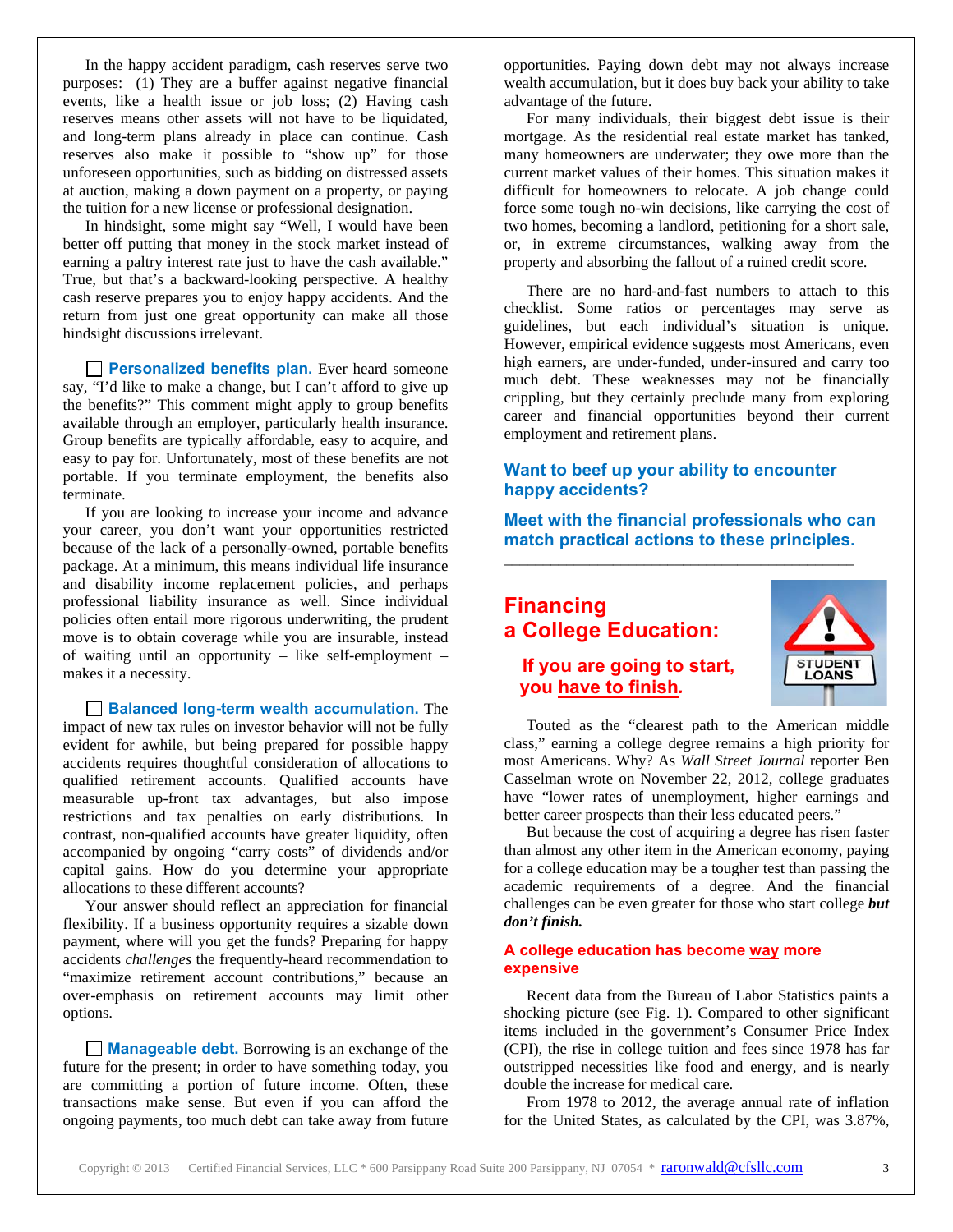meaning \$1.00 in 1978 had the same buying power as \$3.63 in 2012. If you plotted this number on the graph, the aggregate inflation rate would be represented by a line slightly higher than the increase in food costs. This means both food and new cars became proportionally cheaper over the past 34 years. Meanwhile, energy, medical, and tuition costs grew faster than the overall rate of inflation and thus were more expensive. Yet even among these three items, the increase in college expenses is the outlier. The rate of growth in college tuition and fees has risen at an annual rate of 7.2% – nearly double that of inflation.



#### **As a result, more students are borrowing to pay for college**

As tuition has become disproportionately more expensive, borrowing to pay for it has also increased. Recently published data from the Federal Reserve shows that since the end of 2007, just before the financial crisis occurred, student debt has grown by **56%** (adjusted for inflation) while other household debt (mortgages, auto loans, credit cards) *decreased* 18%. According to a report from the Institute for College Access & Success' Project on Student Debt released in October 2012, "Two-thirds of the class of 2011 held student loans upon graduation, and the average borrower owed \$26,600."

Besides economic pressure, educational borrowing has also increased because it is easy to obtain. The same Federal Reserve report found that 93% of all student loans were made directly by the government, "which asks little or nothing about borrowers' ability to repay, or about what sort of education (students) intend to pursue." Loan repayments don't begin until a student has either graduated or is no longer enrolled in school, and in essence, the expectation of repayment is based almost entirely on the assumption of a graduate's increased earnings. This paradigm is being severely tested by the current economy, which finds many graduates either unemployed or underemployed, and often unable to meet their payments. The default rate on student loans now exceeds credit cards, and some policy makers are beginning to wonder if the metrics of educational borrowing need to be recalculated.

#### **The repayment issue is even worse for dropouts**

The student loan debt statistics cited by the Federal Reserve referred to 2011 *graduates*. It did not consider those who borrowed for college, but did not obtain a degree. However, a 2011 study by the Institute for Higher Education Policy found that "58% of the 1.8 million borrowers whose student loans began to be due in 2005 hadn't received a degree. Some 59% of them were delinquent on their loans or had already defaulted, compared with 38% of college graduates."

The problem here is fairly obvious. Absent a degree, the prospects both for employment and enough income to make payments are diminished. A 2010 study by the Education Department found that, among Americans aged 25-34, the unemployment rate was twice as high for college dropouts compared to those who obtained a degree. They also determined that graduates earned 37% more than dropouts.

"Graduating with a lot of debt can be daunting. Having a lot of debt and not graduating is even more daunting," says Lauren Asher, president of the Institute for College Access and Success, in the November 22, 2012, *WSJ* article.

Most families and students already know that college costs a lot of money. In a perfect world, scholarships and family trust funds could make obtaining a higher education a simple proposition: enroll, pay the tuition, earn the grades, get the diploma. The reality, according to Ms. Asher, is

"…loans have become a necessity for more and more students who a generation ago might have gotten through college without any loans. What we've seen is college costs outpacing both family incomes and available grant aid for a generation."

#### **Strategies for financing – and completing – a college education**

With these financial realities in mind, it may be prudent to consider a variety of strategies, in both selecting a degree program and deciding how to pay for it.



**Start slow, sort it out, pay as you go.** How many 18-year-olds know what they want to be when they grow up? A Kansas State University FAQ web page declares "Approximately 70% of college students will change their major at least once during the course of their academic journey." WikiAnswers puts the number at 80%, and adds… "On average, college students change their major three times over the course of their college career."

Given the high likelihood of a change in career interest, it might be prudent to begin a college education slowly, maybe even part-time. As much as college is promoted as a ticket to a better life, it's not for everyone. Spending (or borrowing) a lot of money to change your mind two or three times, then drop out, is a bad financial decision with a long shelf life – you could be paying for not getting a degree for the rest of your life. Consider taking prerequisite classes at your local community college, exploring different fields, and allowing your interests and habits to mature.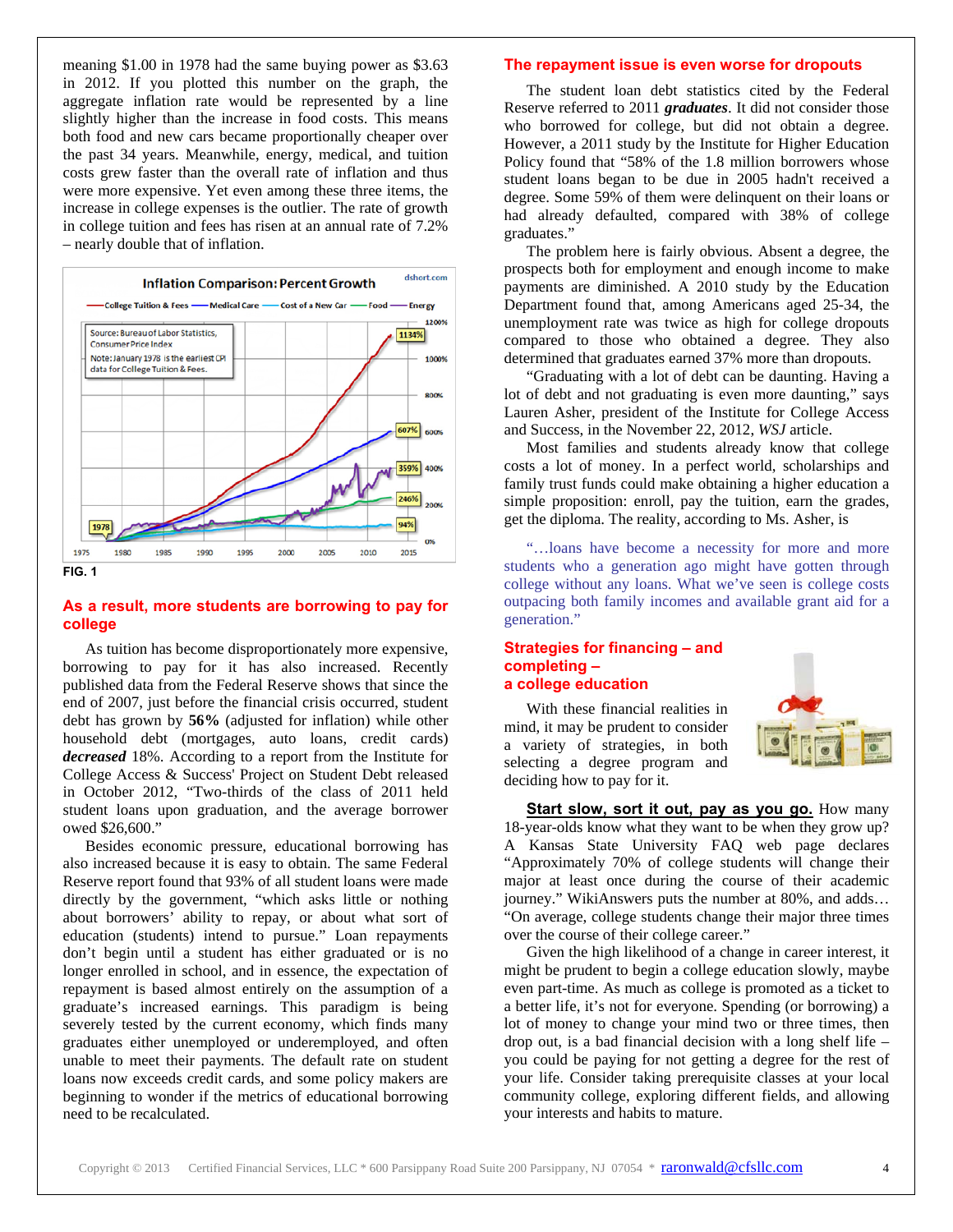Pay from savings first, borrow last. The default funding model for students (and their parents) is to complete a Free Application for Federal Student Aid (FAFSA) each year, and find out how much student aid is available. Whatever costs aren't covered by grants or scholarships will be paid from individual savings or by borrowing.

As mentioned earlier, student loans are easy to procure, and the terms of repayment are favorable. These factors might induce students to take loans, and hold off on using any personal savings. But if you have money saved for college, it might be wise to pay as much as possible out-ofpocket for the first few years until the student has demonstrated an aptitude and interest for completing a degree program. Once a career path is established, and savings are exhausted, then consider borrowing. Remember: *borrowing only makes sense if it results in a degree.*

This approach not only minimizes the financial cost of dropping out, but also provides reasonable evidence that the loans will be a good investment in your financial future.

**Finish as a full-time student – even if you have to borrow more.** Once you have a clear educational objective, the sooner you complete your studies the better. A 2011 report from Complete College America, found that "Less than a quarter of part-time students complete a bachelor's degree within eight years, compared to more than 60% of full-time students." The conclusion: "Time is the enemy of college completion. The longer it takes, the more life gets in the way of success."

Taking more time to complete your studies exacts an opportunity cost. The sooner you graduate, the sooner you enter the job market, the sooner you begin reaping the financial benefits of a college degree – and the sooner you can cut loose the financial anchor of student loan debt. There may be good reasons to make a four-year degree program last eight years, but almost none of those reasons are financially sound.

If any of this information resonates with your personal circumstances, it should be obvious that executing these strategies will require some careful and frequent assessments of your financial affairs. The broad idea behind student loans has been "Don't worry about the cost, just get the degree. Your lifetime of increased earnings will allow you to figure out how to pay for it after you graduate."

That idea is no longer valid. Poorly-structured student loan debt has the potential to impose a lifelong drag on your financial progress. **Before you enroll, have a plan.**

\_\_\_\_\_\_\_\_\_\_\_\_\_\_\_\_\_\_\_\_\_\_\_\_\_\_\_\_\_\_\_\_\_\_\_\_\_\_\_\_\_\_\_\_\_\_\_

# **Understanding Life Insurance Policy Loans**

*Q: Why does the insurance company charge me interest to borrow my own money?* 



This question is one critics of cash-value life insurance often raise. For them, if the savings accumulated in the insurance policy belong to the owner of the policy, it seems

unfair, even unethical, for the insurance company to impose a charge to access the savings. For cynics, these transactions represent a conspiracy to defraud the consumer.

Cash value loans aren't a conspiracy. They just aren't understood very well by most consumers – and even some so-called "financial experts." What follows is an attempt to correct this misunderstanding.

Although the analogy is not exact, a cash value life insurance policy can be understood as being similar to a mortgage agreement. In a mortgage, the borrower assumes control of a piece of real estate immediately, but pays for it over time. At some future point, when the mortgage has been paid, the individual will own the property "free and clear."

Likewise, a policyholder takes control of a specified amount of money (the insurance benefit), and agrees to pay regular premiums over time. Depending on the type of contract, the life insurance policy can eventually reach "paid up" status, i.e., no more premiums are due, and the owner of the contract holds the insurance benefit free and clear.

There are other similarities as well.

Just as you build equity in your property by making monthly payments on the mortgage, equity grows in your insurance policy as cash value. To compensate the lender for the risk of borrowing, mortgage payments are weighted toward interest at the beginning, so equity grows slowly. Likewise, cash values



tend to accumulate slowly at the beginning of an insurance contract. And like the mortgage lender, the insurance company has the biggest risk at the beginning of the policy's life. If the company agrees to insure you for a million dollars, and you only make three months of premium payments before dying, your beneficiaries still receive the insurance benefit, and the insurance company takes a big loss (because they were counting on collecting many years of premiums before paying the promised benefit).

Another similarity between a cash value insurance policy and a mortgage is the way that equity can be accessed. With a home, the owner can tap the equity through refinancing the existing mortgage, or taking a separate home equity loan.

If your home is worth \$250,000 and you owe the bank \$90,000 on your mortgage, you have \$160,000 of equity in the property house. In this situation, a bank might typically offer a home equity line of credit equal to 80% of the value of the house (\$200,000) minus what you already owe in the mortgage (\$90,000), or \$110,000. To do this, the bank will charge interest on the amount loaned, and will establish a monthly repayment schedule.

If you have followed the discussion from the beginning, and are tracking the parallels between a mortgage and cash value life insurance contract, a question should be popping up:

 **"If the equity in my home is my asset, why do I have to pay interest to the bank on 'my money,' when I take a home equity loan?"**